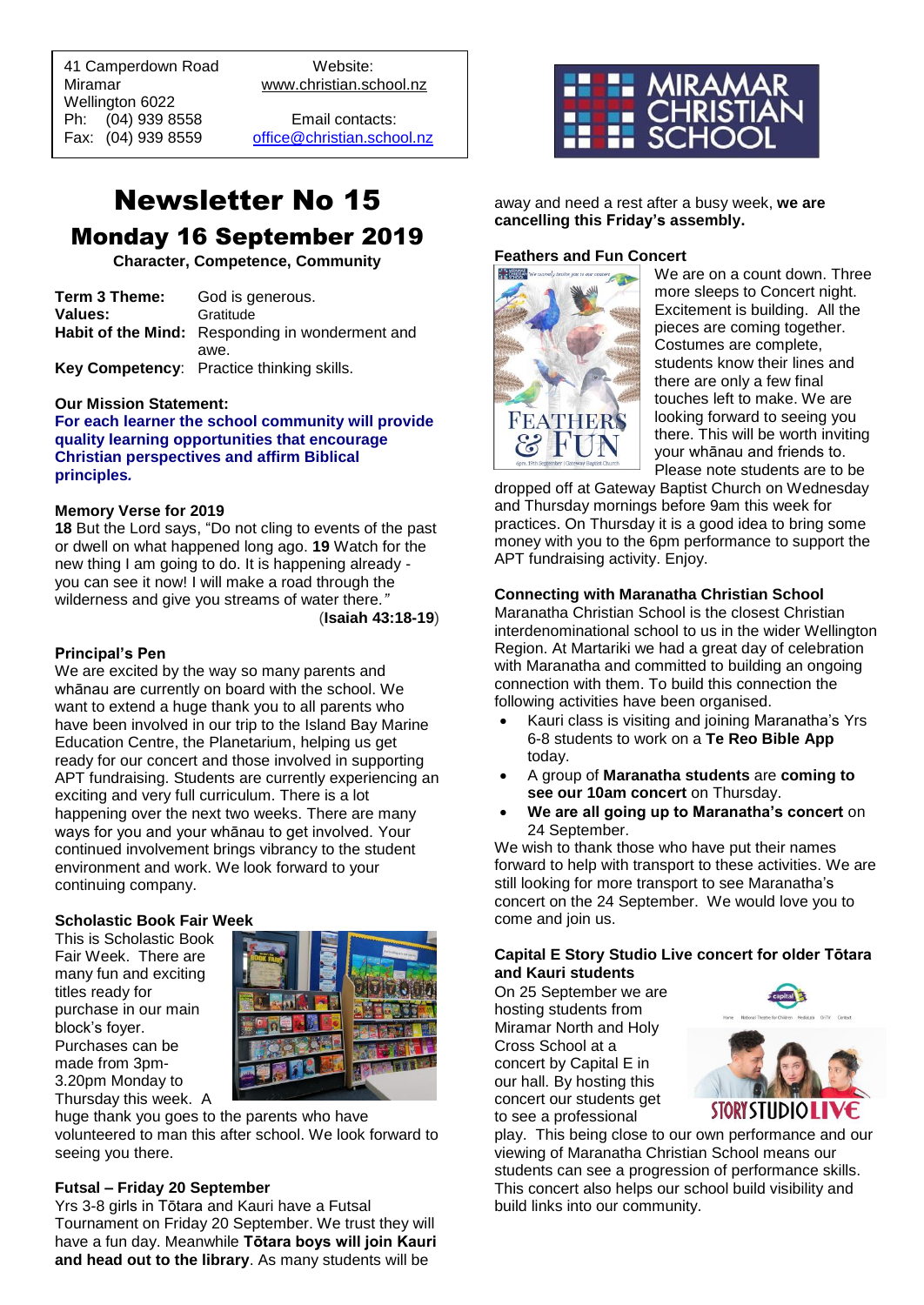**Health/Puberty Consultation – Yrs 6-8, 6pm-6:30pm** Please note this information/consultation evening is now at **6:00pm – 6:30pm** on **Thursday 26 September 2019**. At this meeting we will outline the content of the sexuality unit we plan to teach and answer any questions you may have. This unit will be taught from a Christian perspective. A separate notice will come home detailing this. Please mark this date in your diary. We need at least one parent from each family to attend this meeting please. If you are unable to make this meeting and want to talk about this, please contact either myself or Miss Lee. If you do not want your child taught sexuality education, you are welcome to ask that they are withdrawn for these lessons.

## **Prayer points: -**

## **Thank God:**

- For our wonderful parent community who are involved in many ways including the APT.
- For our connection with Maranatha Christian School.
- For the learning opportunities students have had and are about to have with trips.
- For the blessing that comes from those who support the school in practical ways.
- For the knowledge our God is generous.

## **Please pray:**

- Our school would honour God in all we do.
- For students to put their best foot forward and be proud of their performance at our upcoming concert.
- For our students to have energy to gain maximum learning and enjoyment from all events planned in the next two weeks.
- For the families who visited on our Open Day that they will understand the value of Christian Schooling offered by Miramar Christian School and they would make the right choice about where to send their children.
- For **Pre-schooler**s and their whānau who are attending our Feathers and Fun Concert that they would come away feeling positive about the school.
- For our school to continue to have an open stance and look for ways to bless others.
- For our prayer students and their families: **Week 9:** Nova, Sofia, Harmony **Week 10:** Elijah, Amia-Rose, Adalayd

Thank you for your commitment and prayers.

Blessings and nga mihi nui **Kaye Gillies Principal**

## **2019 Invoices**

Invoices for **School Costs, Term 1 PE Programme and Swimming Lessons** are now **OVERDUE.** We ask you pay these as soon as possible.

Don't forget to turn on notifications on your phone to receive *instant alerts* from us via the Skool Loop App.





## SCHOOL DIARY

| <b>Every Mon</b>     | Prayer Group, Hall, 2:30pm                |
|----------------------|-------------------------------------------|
| <b>Every Mon/Fri</b> | Wheels Day / Wear PE Uniform              |
| <b>Every Wed</b>     | Subway ordered lunch (optional)           |
| <b>Every Thurs</b>   | Technicraft (Yrs 7-8)                     |
| <b>Every Fri</b>     | Music Lessons, 8:30am - 10:30am           |
| <b>Most Fridays</b>  | Assembly 2:15pm                           |
| <b>Every Sun</b>     | 10am Gateway Baptist Church - all welcome |
| <b>Sep</b>           |                                           |
| Mon 16-20 Sep        | Scholastic Book Fair Week                 |
| Mon 16 Sep           | Kauri Class Trip to Maranatha School      |
| Wed 18 Sep           | MCS Show Dress Rehearsal 9am @ Gateway    |
| Thurs 19 Sep         | MCS Show Dress Rehearsal 9am @ Gateway    |
| Thurs 19 Sep         | MCS Show 6pm @ Gateway                    |
| Fri 20 Sep           | Futsal Tournament (Yrs 3-8 Girls)         |
| Fri 20 Sep           | Totara & Kauri Boys Library visit 11:30am |
| Fri 20 Sep           | <b>No Assembly</b>                        |
| Mon 23 Sep           | Swimming p.m.                             |
| Mon 23 Sep           | BoT Mtg, 6:30pm, Staffroom                |
| Tues 24 Sep          | MCS visiting Maranatha School 11am - 2pm  |
| Wed 25 Sep           | Capital E Performance @ MCS a.m.          |
| Thurs 26 Sep         | Health/Puberty Consultation, 6pm in Kauri |
| Fri 27 Sep           | Mufti Day (gold coin donation)            |
| Fri 27 Sep           | Assembly 2:15pm                           |
| Fri 27 Sep           | End of Term 3 (3pm Finish)                |
| Oct                  |                                           |
| Mon 14 Oct           | Term 4 starts (9am)                       |
| Mon 21 Oct           | School Photos (am)                        |



er of the school community e loan of \$250,000 or more. ASB will w ASB ho rticinating school.



## **Unravelling the Adolescent Brain**

A Brainwave Trust seminar for coaches and instructors of young people. **When:** Sunday 22nd Sept **Time:** 3-4.30pm. **Where:** Uni of Otago, 23 Mein Street, Newtown. **Cost:** Tickets \$25 Explore the impacts and influences of adolescent development from the perspective of coaching and mentoring young people more effectively. [https://adolescent\\_brain\\_and\\_coach.eventbrite.com](https://adolescent_brain_and_coach.eventbrite.com/)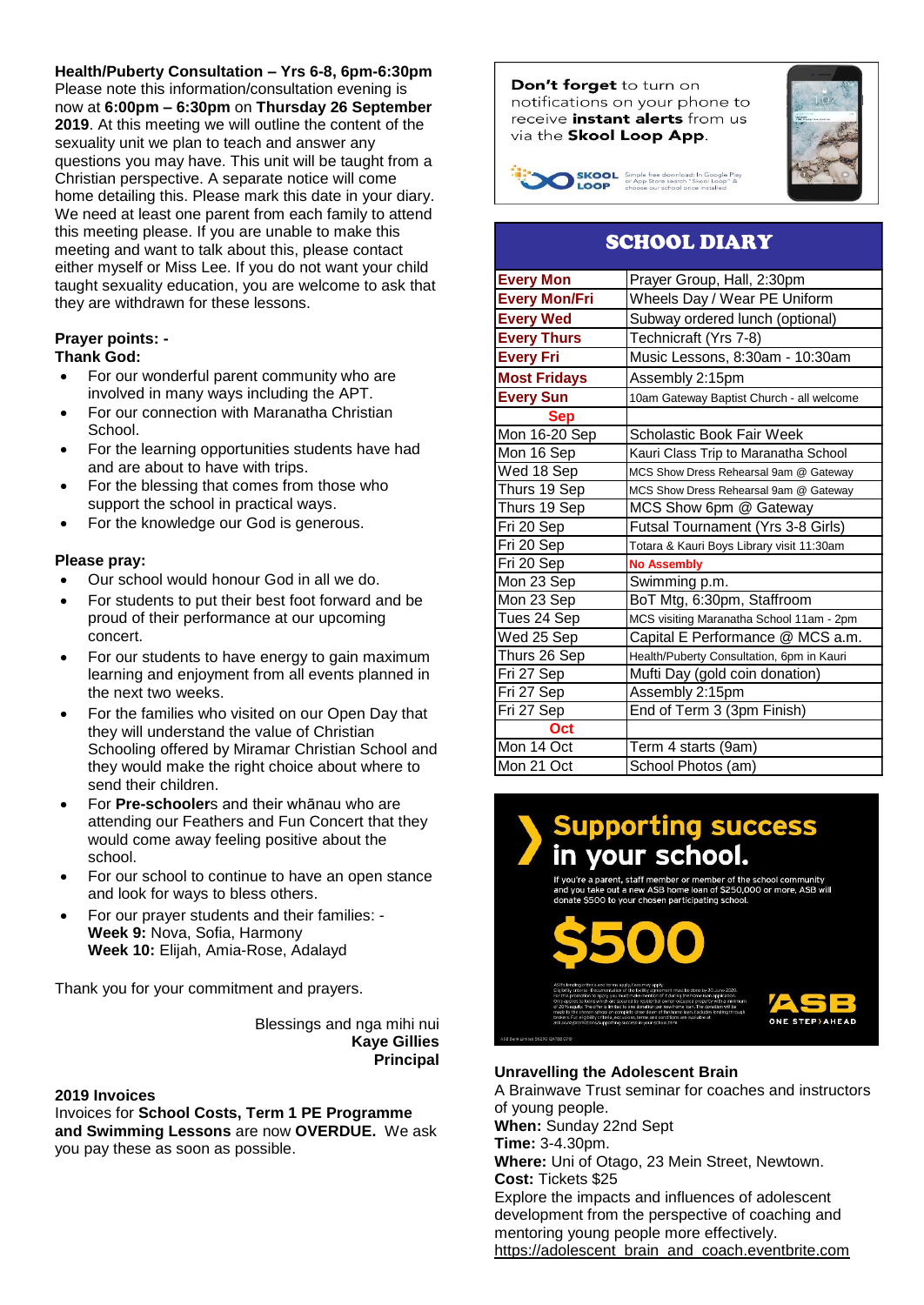## **Sustainability Trust School**

**[Save the bees with seeds](https://sustaintrust.us16.list-manage.com/track/click?u=e3ea40b79a9c26edd1e13c2bc&id=c3f50ce77b&e=5f83dde082)** - This is a workshop for parents and kids to learn about the humble bumble bee and the importance of bee conservation. Participants will meet a Wellington-based beekeeper and will get to make and take seed bombs home with them. Help save the bees by scattering seeds we know they'll love.

**Date:** Saturday, 21 September from 11 am to 12 pm **Cost:** \$5-\$10 per person. Free for kids under the age of 16.

**Location:** Sustainability Trust, 2 Forresters Lane (off Tory Street) Wellington.

To book, **click**

[https://sustainabilitytrust.checkfront.com/reserve/?date=](https://sustainabilitytrust.checkfront.com/reserve/?date=20190921&goal=0_cf5960b14f-6d7c556108-57942513&mc_cid=6d7c556108&mc_eid=5f83dde082) [20190921&goal=0\\_cf5960b14f-6d7c556108-](https://sustainabilitytrust.checkfront.com/reserve/?date=20190921&goal=0_cf5960b14f-6d7c556108-57942513&mc_cid=6d7c556108&mc_eid=5f83dde082)

[57942513&mc\\_cid=6d7c556108&mc\\_eid=5f83dde082](https://sustainabilitytrust.checkfront.com/reserve/?date=20190921&goal=0_cf5960b14f-6d7c556108-57942513&mc_cid=6d7c556108&mc_eid=5f83dde082)

## **Wellington Harrier Children's Athletic Club**

The Wellington Harriers children's athletics programme resumes on Saturday 12th October 2019. Our club days are held at the Newtown

Park athletic track on Saturdays mornings from 11.30am - 1 pm

Activities on club days will cover a range of traditional events such as long jump, high jump, shot put, discus, sprints, hurdles, middle distance, and race walking. Alongside this, we will also be doing a run jump throw program which teaches children athletic skills through fun athletic games.

We also offer a **"GET SET, GO"** program for ages 4 - 6 years. This is made up of fun games based around running, jumping and throwing activities. (Please note for children aged 4- 6 the programme is for 1 hour). To sign up please click on the link below or for more information please contact:

Julie Richards email: [juliemaerdy@yahoo.co.uk](mailto:juliemaerdy@yahoo.co.uk)

mobile: 0212959026

[https://www.sporty.co.nz/whacjuniors/How-to-Join-](https://www.sporty.co.nz/whacjuniors/How-to-Join-1/How-to-Join)[1/How-to-Join](https://www.sporty.co.nz/whacjuniors/How-to-Join-1/How-to-Join)

These school holidays **KidzStuff Theatre for Children** are presenting *The Pied Piper*, written by Rob Ormsby and Directed by Amalia Calder *What: The Pied Piper* When: 30th September - 11th October 2019

Where: Tararua Tramping Club, 4 Moncrieff Street, Mt Victoria, Wellington Times: Weekdays 10am & 11:30am, Saturdays 10am, no show Sundays

Tickets \$10.50pp, Children under 2 Free Special \$7 preview on Saturday the 28th of September 2019! Bookings: [www.kidzstufftheatre.co.nz](http://www.kidzstufftheatre.co.nz/)

## **Bigair Gymsports Owhiro Bay Wellington**

Is your child wanting to learn how to handstand, cartwheel or flip? Do you want them to feel strong and confident, and learn in a safe and encouraging environment? Come to Bigair! Our experienced coaches run classes such as **Gymnastics, Tumbling, Trampolining, Parkour** and **Cheerleading**! Our classes support children of all skill levels to learn and develop new skills and abilities, improving their fitness and co-ordination, and boosting self-esteem! BOOK NOW for TERM 4!

## **Book now for our October School Holiday**

**Programme!** It's great for kids to be active during the holidays! Bigair Gym Owhiro Bay: 04 3838779 or [wgtn@bigairgym.co.nz](mailto:wgtn@bigairgym.co.nz)

#### **Miramar Softball Club**

Summer is nearly here, and we are looking for players to join us in playing Tball/Softball this season. We are inviting kids of all ages and abilities. Come and give it a go on Sunday September 22nd at 10am at the Polo Grounds, Miramar Season registrations can be completed through our website, [https://www.sporty.co.nz/miramarsoftball/Onlin](https://www.sporty.co.nz/miramarsoftball/Online-Registration-Form) [e-Registration-Form](https://www.sporty.co.nz/miramarsoftball/Online-Registration-Form) If you have any enquiries, please email: [miramarjuniors@gmail.com](mailto:miramarjuniors@gmail.com) or contact Natalie 021 889 383.

#### **Meet the Candidates - Eastern Ward, Wellington City Council**

**When:** Tuesday **17th** September 2019 **Time:** 7.30pm **Where:** Gateway Baptist Church, 33 Park Road Miramar

## **End of Term 3 Holiday Programmes: -**



# **FOOTBALL SCHOOL HOLIDAY PROGRAMMES** OCTOBER 2019



**INFORMATION & REGISTRATION AT:** WWW.MIRAMARRANGERS.CO.NZ/HOLIDAYPROGRAMME

**Miramar Rangers** ever popular holiday programme is back in October 2019. This is a holiday must for our budding young footballers Once again we will cater for both mixed footballers and a Girls Only programme as follows:

Mixed Boys and Girls - Week 1 Tuesday 1st-Friday 4th October Girls Only Programme - Week 2 Tuesday 8th-Thursday 10th October Further information regarding registration on our website [www.miramarrangers.co.nz/holidayprogramme](http://www.miramarrangers.co.nz/holidayprogramme)